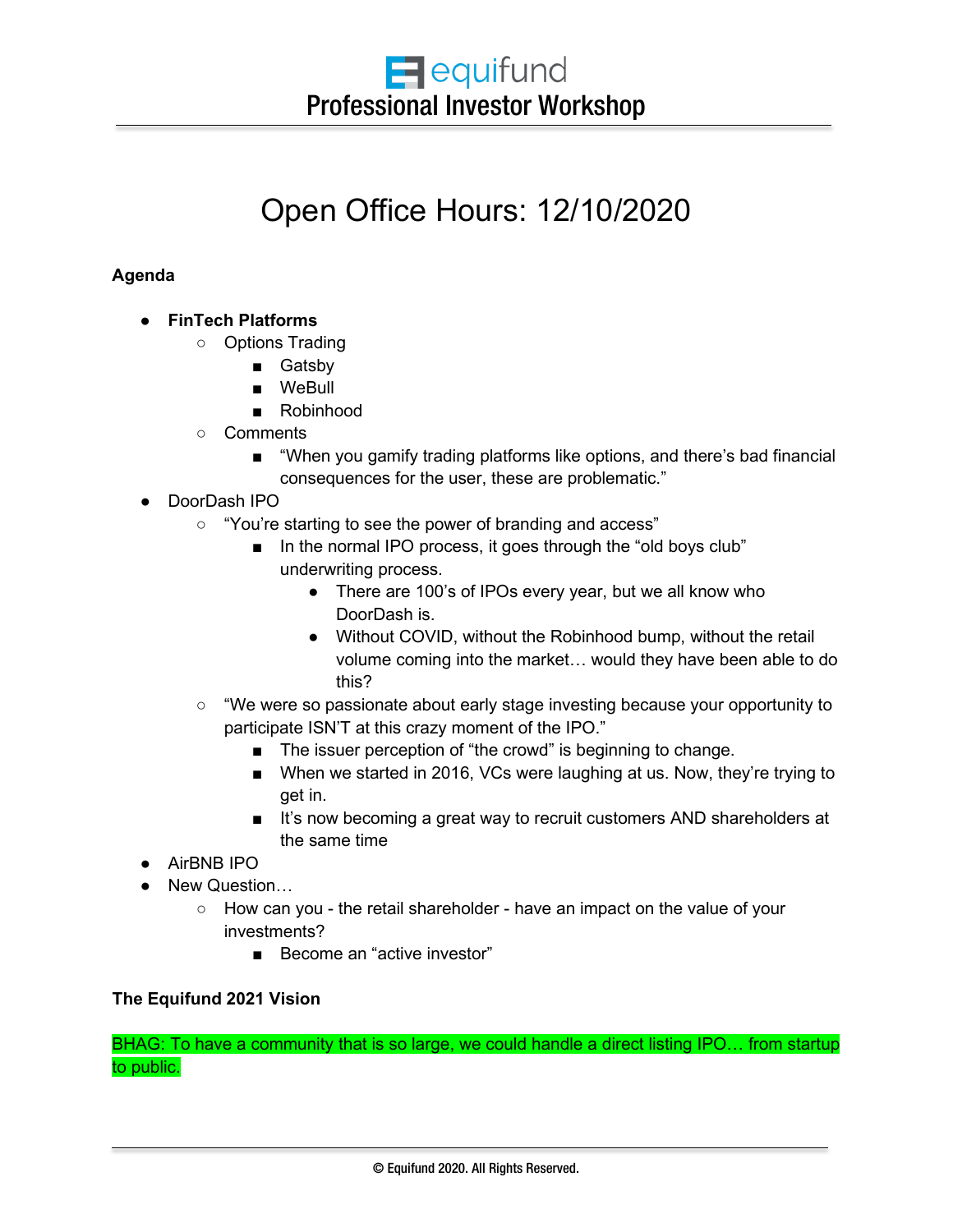### ● **What do you think is going to change in 2021?**

- $\circ$  If we go and talk to investors about what they expect from issuers, usually they ask for a 3-5 year timeline
	- The first vintage is up. How did they do?
- "I think you're going to see investors realize their investments were garbage"
	- People will be upset about what they were sold, and will be looking for a change.
		- We hope the change isn't "I'm done with crowdfunding"
		- We think it's "get access to better tools, better deals, and more transparency from stock promoters"
- $\circ$  The perspective issuers will be a lot more qualified, and therefore we should be seeing better projects
	- One of Jordan's challenges is always the previous fundraising cap
	- We're now talking to family offices and funds now who are knocking at the door and are interested in the space.
- Summarize
	- The "crowd" will demand more transparency and more results

■

- People will need access to better tools and due diligence
	- Otherwise it will be difficult for regulators to continue to support
		- Maxine Waters wants to roll back expanded accredited investor definitions
		- Dissenting SEC opinions about crowdfunding are all based around investor protection and due diligence.
- *A more mature "ecosystem" must emerge as a method of self regulation!*
	- We just finished the first 5 years of the "wild west" phase of the ecosystem.
		- ●
	- Better collaboration between lawmakers, companies, platforms, and retail shareholders.
		- ●
	- Better technology
		- We still need more infrastructure and plumping in the ecosystem to keep it running.
	- Increase retail adoption
		- $\bullet$  <\$10m AUM
	- Increase adoption from incumbents
		- RIAs
		- Brokers
		- Private Equity
		- Venture Capitalist
	- Way better access to information and education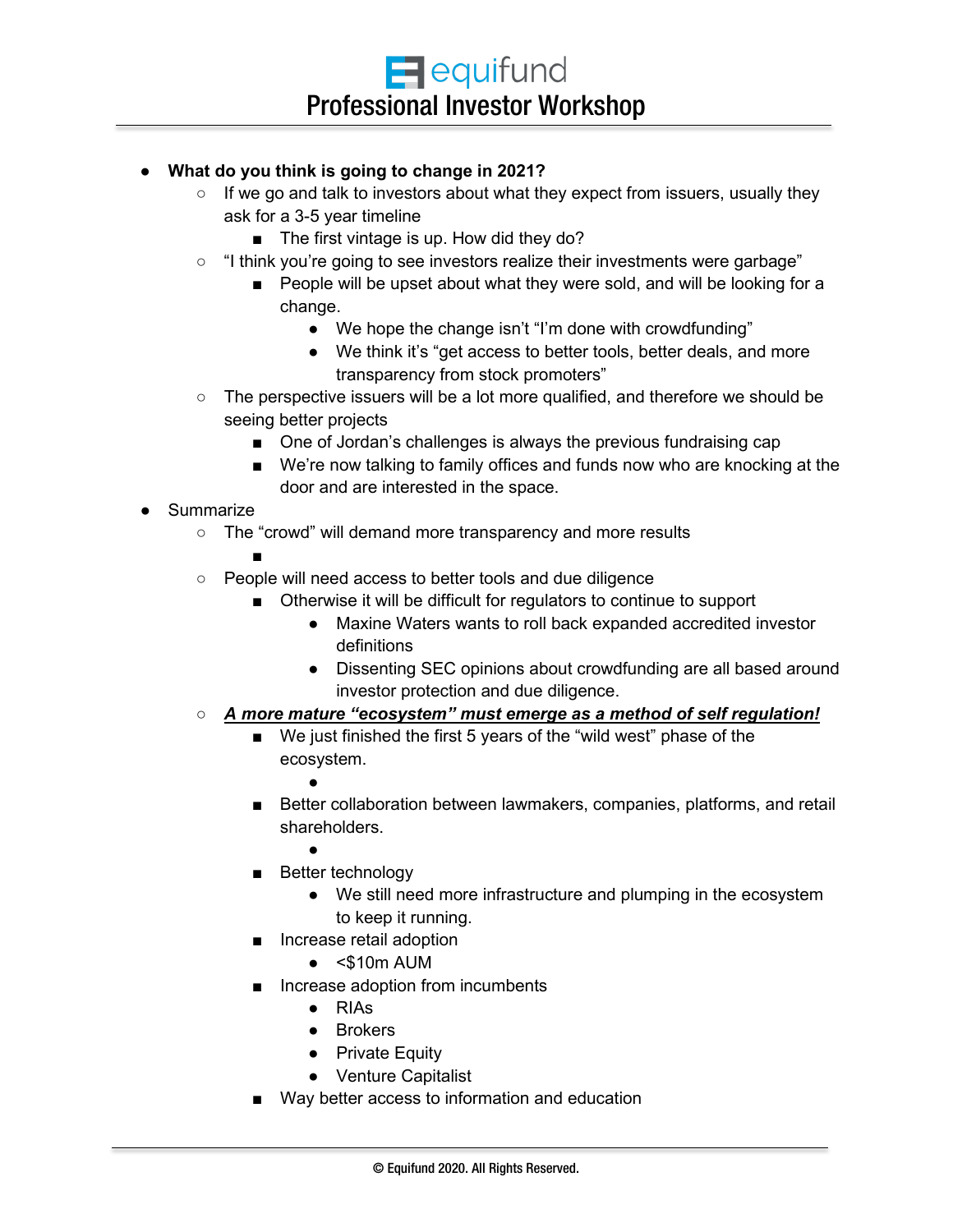$\blacksquare$  equifund Professional Investor Workshop

● That's why we're building better tools, ongoing education, and community building

## ● **The Equifund Product Roadmap**

- $\circ$  2020: Q4
	- Courses
		- Professional Investor Workshop
	- Tools
		- Investment Policy Statement Generator <<FREEMIUM OFFER
		- Equifund Due Diligence Process
			- "If we can help you organize all of your investments and your deal flow pipeline, regardless of platform - it will help you get better results"
	- Community
		- Facebook Group
- 2021: Q1 << --- Unit Economics
	- Lead Generation
		- The purpose of this is to pay for your customer acquisition costs ○ Book Funnel (Free + Shipping) / Trial Offers
		- **Investment Policy Statement Generator <<FREEMIUM OFFER**  $\Omega$
	- Core Offer
		- The purpose of this is to deliver your best result for your cheapest price (MRR/ARR)
			- \$10/month
			- Courses (Professional Workshop)
			- Basic Tools
				- Due Diligence Process
	- Back End
		- The purpose of this is to deliver high profit margin products and services to your existing customers
			- \$1,000/year \$3,000/year
- Member Feedback
	- Doug
		- "I think investors need a good way to track all of the information they collect in the process of investing"
		- "I'm working on building a system based on all these variables, and score them based on what you've specified"
			- JORDAN: We're working on this right now actually! Talking to legal/dev about how to do this.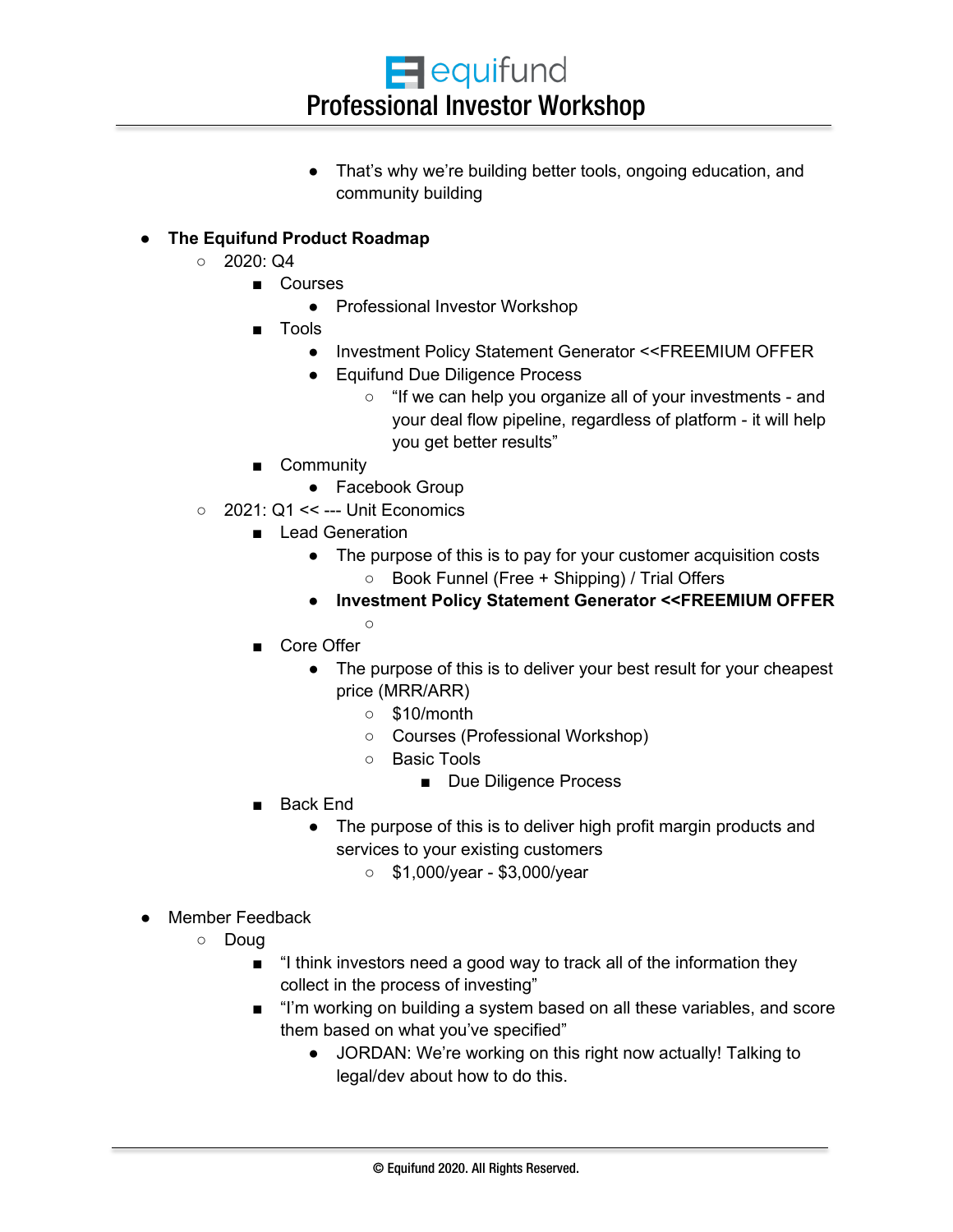- "Along the way, if you can capture comments and thinking "a trade journal" – you have your justification for investing"
	- JOHN BROOKS: "If you go through enough pitch decks, they all start to blur together…"
- CROWD DILIGENCE
	- "Deal A"
		- What is the average score other users are giving this deal?
		- What do they say about it?
		- "Crowd Voting"
			- JORDAN: "You see rating systems out there and newsletters with picks… but what you don't see is the public sentiment"
- JOHN BROOKS
	- I love the idea of crowd diligence. But give me the ability to filter say only average the scores from paid subscribers, or only average scores from those subscribed at the \$1K-3K "premium" level.
	- Could also give me a way to filter out outliers
		- Avoid spoofing
	- "If I could go back and change my investments over the past 3 years, I would"
		- Early on, I only knew about 1-2 portals. Then I learned about more, and eventually found Equifund.
	- "I've used the policy statement generator..."
		- One of the reasons I wish I could undo is I'm not very liquid at the moment.
	- Due Diligence Process
		- "I'm a little more careful"
			- Look more closely at the background of the team.
			- When I got into this, I was very product focused.
			- "You want the team who can go the distance and overcome obstacles."
			- "You want the team who is going think on their feet, pivot, work hard"
	- "What's surprised you most?"
		- The whole idea of having the investment thesis.
			- I used to invest more emotionally and off "gut" feeling"
		- OFFICE HOURS
			- "The live sessions have been really valuable. We had the teaching sessions - the pre-recorded stuff -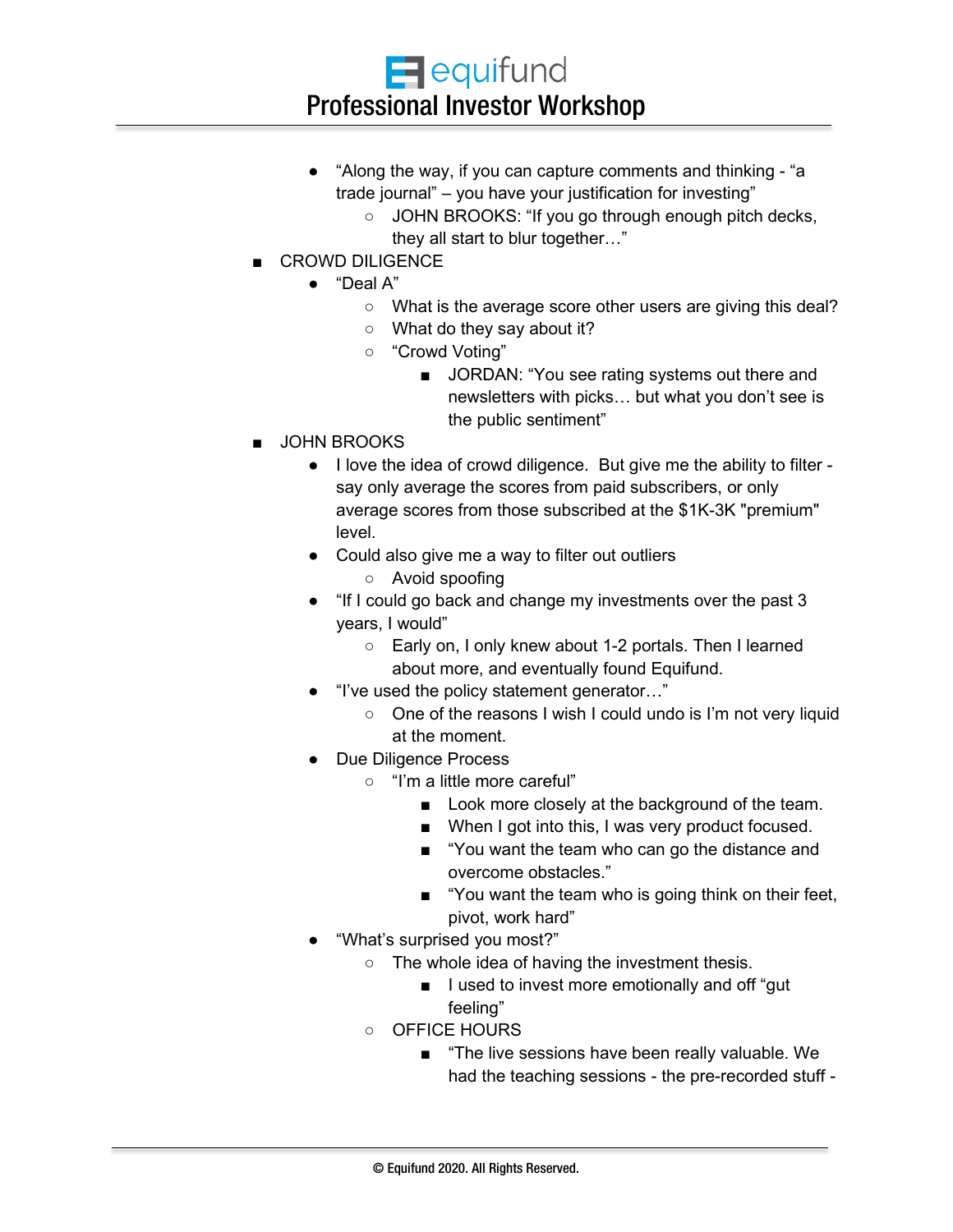but the back and forth discussion has been very useful."

○ DEAL REVIEW

■

- VINCENT
	- Users could damage offerings with fraudulent reviews.
		- KYC/AML
- OFFICE HOURS FORMAT
	- Doug Ledford
		- "I like the office hours format. I think you're building a culture. I feel better, like I'm not alone and everyone makes mistakes"
		- "The one thing that's kicked me in the head the most? It's gonna cost you a chunk of money if you do have success to clear the shares"
		- "I've got old deals I'm going back through to figure out if I have anything worth thinking about anymore"
		- "Valuation of companies is key. How you think about valuation has been a kick for me. I want to believe that what you're telling me is true, is good for me in the long run, and you're looking out for me. Bottom line is, you have to look out for yourself"
	- John Brooks
		- "I tried investing in private companies back in the early 90's. I put all my eggs into 3 companies, lost all of it. You didn't have all this information on the internet back then. You had to take it at face value"
		- Crowd Dilligence...
			- Along with seeing the average score… take their scores in individual categories… then weight them by my particular criteria…
				- Raw Score
				- "Risk Adjusted Rating" -- based on user specified criteria/weighting.
		- "I love seeing a portal that brings one deal to us every 2 months, rather than 20 new deals each week !"
	- Ilana Zuckerberg
		- "I'm really new to investing. Everytime I come to office hours I'm learning something. Or, I don't understand something and I know what to learn about and read about in the future."
		- "I just recently discovered crowdfunding, and I didn't but all my eggs in 3 baskets, but now I found out about the cost of converting shares. Because I didn't invest a lot of money, those shares probably aren't worth converting"